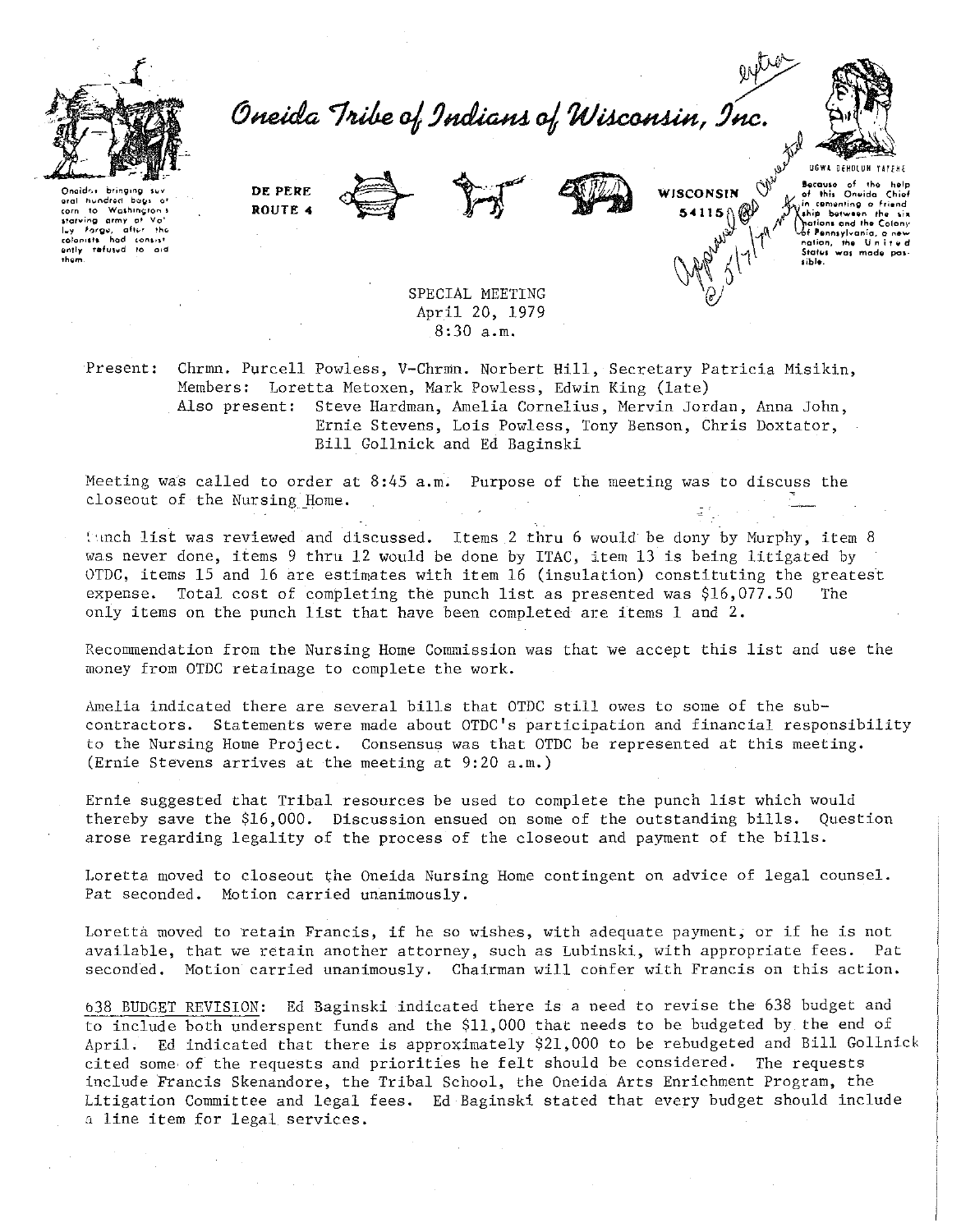*'Y* eida Tribe of Indians of Wis. Special·Meeting 4/20/79 Page 2

Loretta moved that we budget the \$11,000 as follows: \$6000 for Francis Skenandore for supplies, law texts and services; \$3000 for legal fees of the Governing Board; and \$2000 for the Litigation Committee for travel expenses. Pat seconded the motion. **Motion carried unanimously.** 

Jerry Hill requested \$7605 for space rental (\$605) and for start-up teachers for the Tribal School (\$7000). Bill presented the request and cited it as a priority. Loretta moved to honor the request of \$7605 for the Tribal School as presented and to leave, uncommitted, the balance of \$3000 in under spent 638 monies. Pat seconded. Motion **carried unanimously.** 

Another request cited was from the Oneida Arts Enrichment Program. Question of the \$4000 matching share from the Tribe was not indicated in the minutes nor the proposal as researched by the Tribal Secretary and Bill Gollnick. No action taken at this time.

MARGARET SUMMERS TRACT: Loretta indicated that the City of Green Bay offered \$60,000 for the sewer right-of-way on that tract of land and that the Land Committee was in agreement with the offer. The final offer also includes the points previously outlined and approved at an earlier Business Committee meeting. Loretta also suggested that \$5000 of the grand total be used to improve Margaret Summers' house, that \$31~000 be used to pay the loan on the airport land which is due on June 23, 1979, and that the balance be used to purchase Morgan's Store· on a land contract subject to review of his books by our Accountant.

Loretta moved that we accept the \$60,000 offered by the City of Green Bay. Mark stated he wanted to see the documents before voting on the motion and asked if all the other points outlined in the letter to Clyde Crabb dated 12/5/78 from the Land Committee were also a part of the agreement to be written up. Loretta stated that we would first accept the \$60,000 so that the agreement could be written and that the other points were agreed to and approved by the Business Committee. Those points include: (1) that any assessment on the current easement on the tract would be deferred until used by the Tribe; (2) that the land would be completely restored with reseeding and replanting of trees; (3) that there would be no assessment for the existing land until used by the Tribe; and (4) that any trees cut down remain the property of the Tribe and that Tribal members be employed to remove such trees. Francis is working with Dick Dirtz, the City's attorney to draw up the agreement and the document will be presented for approval at a Later date. Motion was seconded by Pat.

(Edwin arrives at the meeting at 10:23 a.m.)

Voting on the motion was delayed so that Loretta could find her draft of the other points already agreed upon.

Bill Gollnick asked for direction to go for contracting \$40,000 in funds to establish a Mental Health Program. Options for contracting include going direct to the State or through the 51.42 Board. Suggested to contracting direct from the Federal Government and then the State if the first is not possible.

ACCOUNTING OFFICE MEMO OF 3/20/79: Ed Baginski requested permission to schedule budget seminars with groups of five directors beginning on May 15 until all directors have been included. Mark moved to approve the request. Norbert seconded. Motion carried unanimously. Letter mandating attendance at the seminars will be sent under the signature of the Business Committee.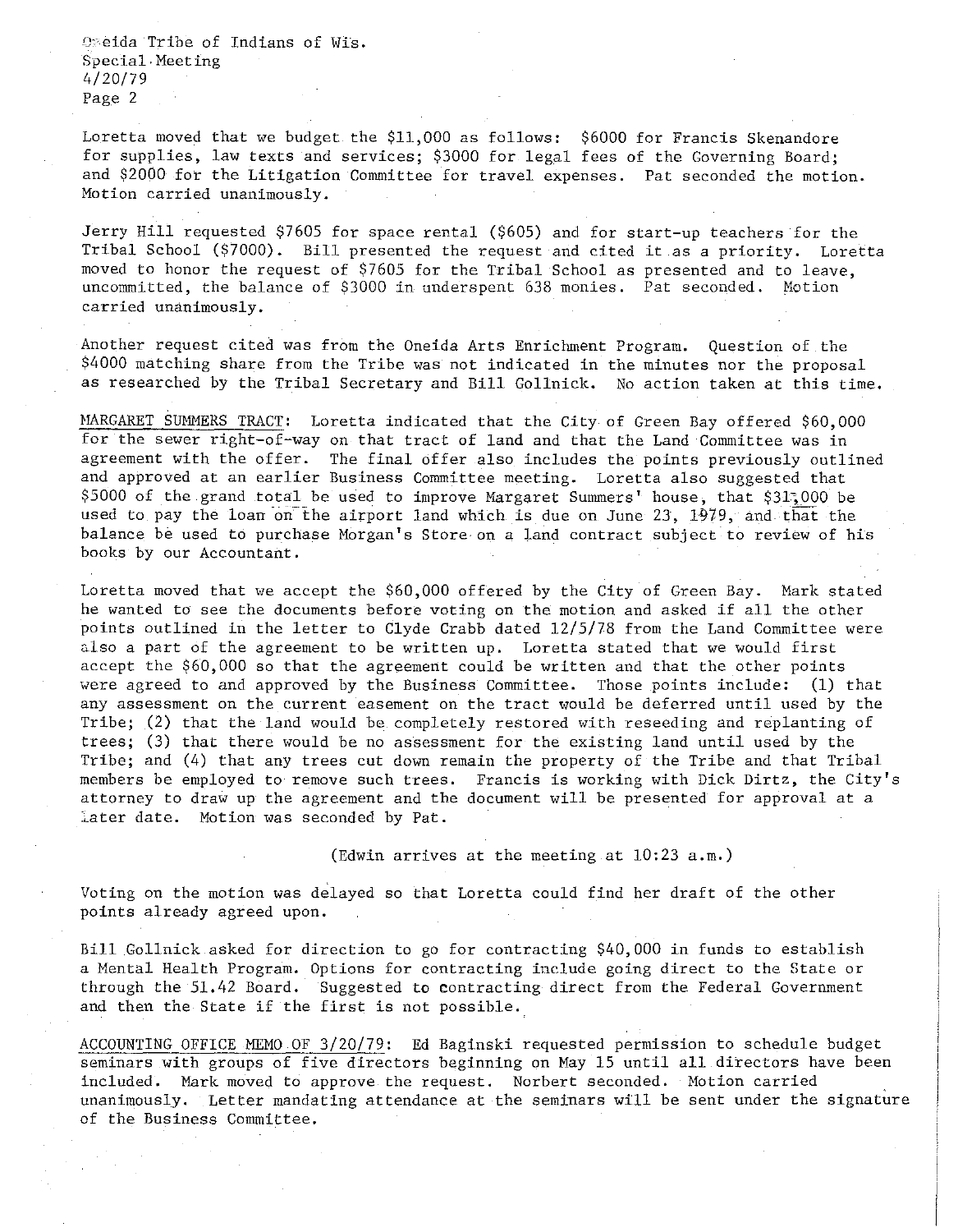Ogeida Tribe of Indians of Wis. Special.Meeting 4/20/79 Page 3

Item V requested permission to establish an accounts payable system with relative procedures. Loretta moved to approve the request. Edwin seconded. Motion carried unanimously.

Item VII requested the establishment of a Finance Committee of three Business Committee **members. Previous**  Finance Committee was comprised of Amelia Cornelius, Chester Smith and Norbert Hill. Mark moved to abolish the previous Finance Committee. Edwin seconded. **Motion carried unanimously.** 

Pat volunteered to sit on the Finance Committee being proposed. Loretta also volunteered. Norbert was asked if he would like to remain on the Committee being formed and he agreed. **Loretta moved to re-establish the Finance Committee to consist of three persons, namely,**  Patricia Misikin, Loretta Metoxen and Norbert Hill. Pat seconded. Motion carried **unanimously.** 

Item VIII requested that the Accounting Office be closed the first three days of each month to allow time for closing-out reports. Ed stated that he felt two days would be sufficient and that the action could be reviewed in 4 to 6 months. Mark moved to honor the request that the Accounting Office be closed the first two days of each month to allow for close-out reporting and other related activities. Loretta seconded, Motion **carried unanimously .. -**

Item IX requested one full-time accountant per the job description presented. Mark moved to approve the request. Pat seconded. Motion carried unanimously. This position will be funded under 638.

Discussion resumed on the matter of the \$60,000 offer from the City of Green Bay. Loretta presented copies of the letter to Clyde Crabb dated 12/5/78 which outlined the points that both the Land Committee and the Business Committee had concurred on. The memo is reflective of the same points with the exception of 1-B referring to a 5-year renewable lease. This item is deleted from the current agreement. The lump sum referred to in item 1-A would be the \$60,000. Before the agreement document can be drafted, we would need to concur with the \$60,000. Vote was taken on the earlier motion. Motion carried unanimously. Loretta will do the follow-up on this action.

Discussion ensued on the earlier motion to move the Tribal offices and the Accounting Office to the Seminary. Mark stated that he felt we should not move at this time as the rent money would be going to the Diocese. Mark moved to rescind the motion to move the Tribal offices and the Accounting Office to the Seminary until such time as we own the Seminary. Norbert seconded. Vote was 3 for and 2 opposed. Motion carried.

Lois Powless stated that she was unclear about the responsibilities of the Land Committee and the Litigation Committee. Suggested to have another special meeting to discuss the subject. Norbert moved to have a special meeting of the Land Committee and the Litigation Committee with the Business Committee on May 10, 1979 at 7 p.m. at the Tribal Building. **Loretta seconded. Motion carried unanimously.** 

A draft letter to the President from the Business Committee as recommended by the Litigation Committee was presented by Norbert Hill. Letter was available for revisions, additions pr comments and needed approval to send. Mark moved to approve the letter. Loretta seconded. Motion carried unanimously. Tribal Secretary will retype the letter and also the cover letter being drafted and will send same with copies to the same people listed on the letter to Forrest Gerrard.